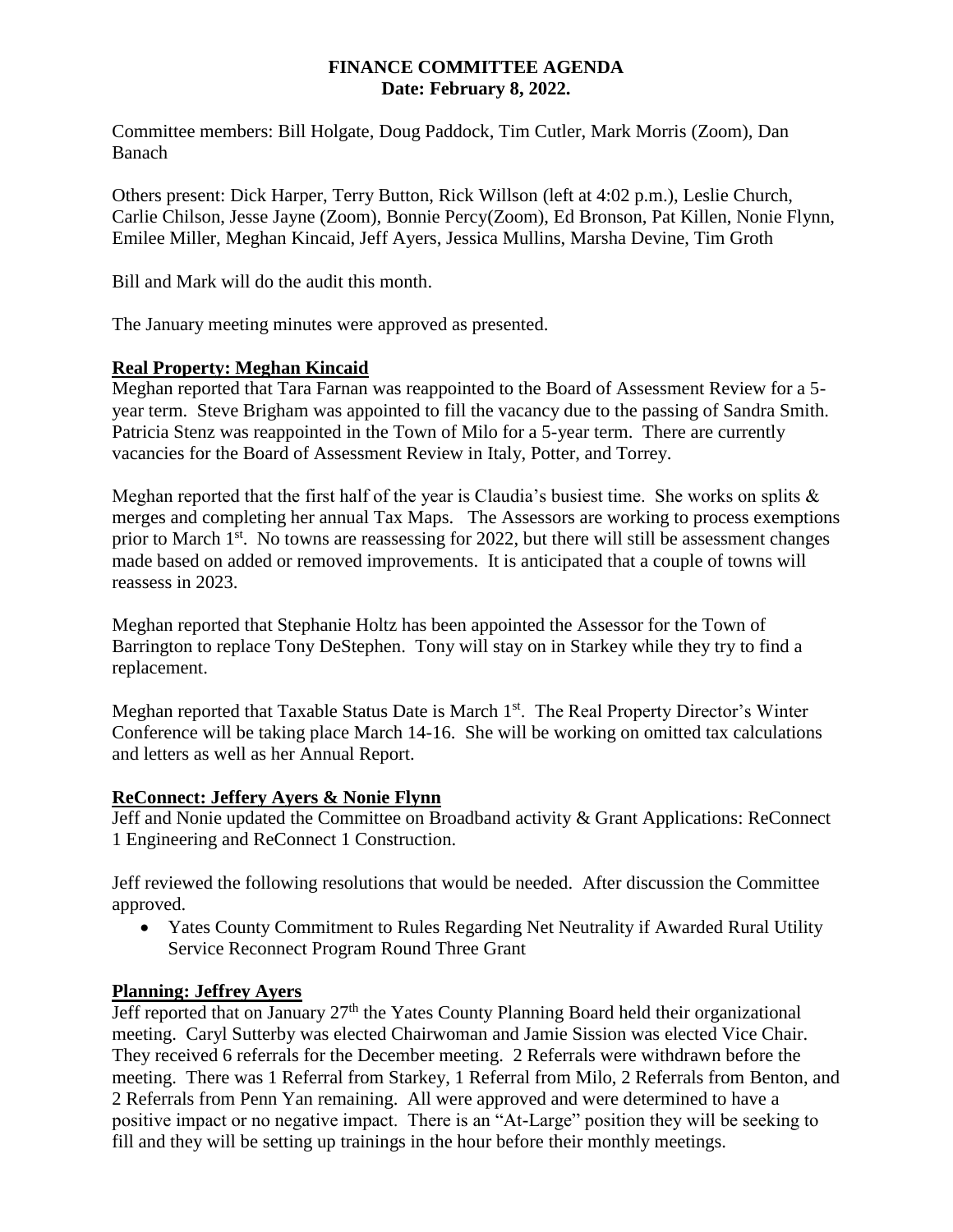Jeff reported that there is a new resolution that corrects errors from the previous resolution no. 481-21. The contract with YTS is still being finalized.

Jeff reported that the Local Solid Waste Management Plan (RFP) is a requirement from the DEC. They are required to have an approved Local Solid Waste Management Plan to apply for a grant to offset the cost of this.

Jeff reported the grant application is for \$9,123 and is for the costs of their 2021 Collection Day. The grant application is due February  $28<sup>th</sup>$ . If the county is awarded the grant it takes about 18 months to receive the money. Schuyler County's tentative date for their HHWD is July 23.

Jeff reported that he and Colby Petersen are continuing to assist the Ad Hoc Redistricting/Reapportionment Committee.

Jeff reported that they have received 5 applications for the 2022 Natural and Recreational Resources Grant. Jeff reviewed the Summary of the 2022 Natural and Recreational Resources Grant.

After discussion Bill put together an Ad Hoc Committee to review the Natural and Recreational Resources Grant applications. This Committee will consist of Bill Holgate, Jeff Ayers, Nonie Flynn, Leslie Church, Terry Button, and Mark Morris.

Jeff reported that the Broadband Committee had their first 2022 meeting on January 26th. A more targeted Non-Disclosure Agreement is being drafted for the community members.

Jeff reviewed the following resolutions that would be needed. After discussion the Committee approved.

- Resolution Approving the Official Undertaking of Public Employees Fidelity (Blanket) Bond for Genesee/Finger Lakes Regional Planning Council
- Resolution Authorizing the Chairwoman to Enter into an Agreement for Transportation Services with Yates Transit Service, Inc.

Jeff reviewed the following resolution and after Committee discussion it was decided that it was not needed. Jeff withdrew the resolution.

• Request Proposals for Professional Engineering Services for Yates County Local Solid Waste Management Plan

## **Finance: Jessica Mullins**

Jessica reviewed the 2021 Appropriations, the Sales Tax Report, and the Occupancy Tax Report.

Jessica reported that the Semi-Annual meeting of Ontario-Yates Flint Creek Watershed Protection District was held on January  $5<sup>th</sup>$ . The next meeting will be held on July  $6<sup>th</sup>$ .

Jessica reported that she is working through the PILOT program closely with the IDA, Nonie, PYCSD, and Meghan. They have cleaned up each PILOT folder and updated the PILOT addresses it ensure a timely invoice is mailed to the correct parties for an on time payment.

Jessica reported that they have begun the process of submitting documentation to their Auditors at Drescher & Malecki LLP. This year they have set up a secure share file that all documents will be sent through once they are scanned.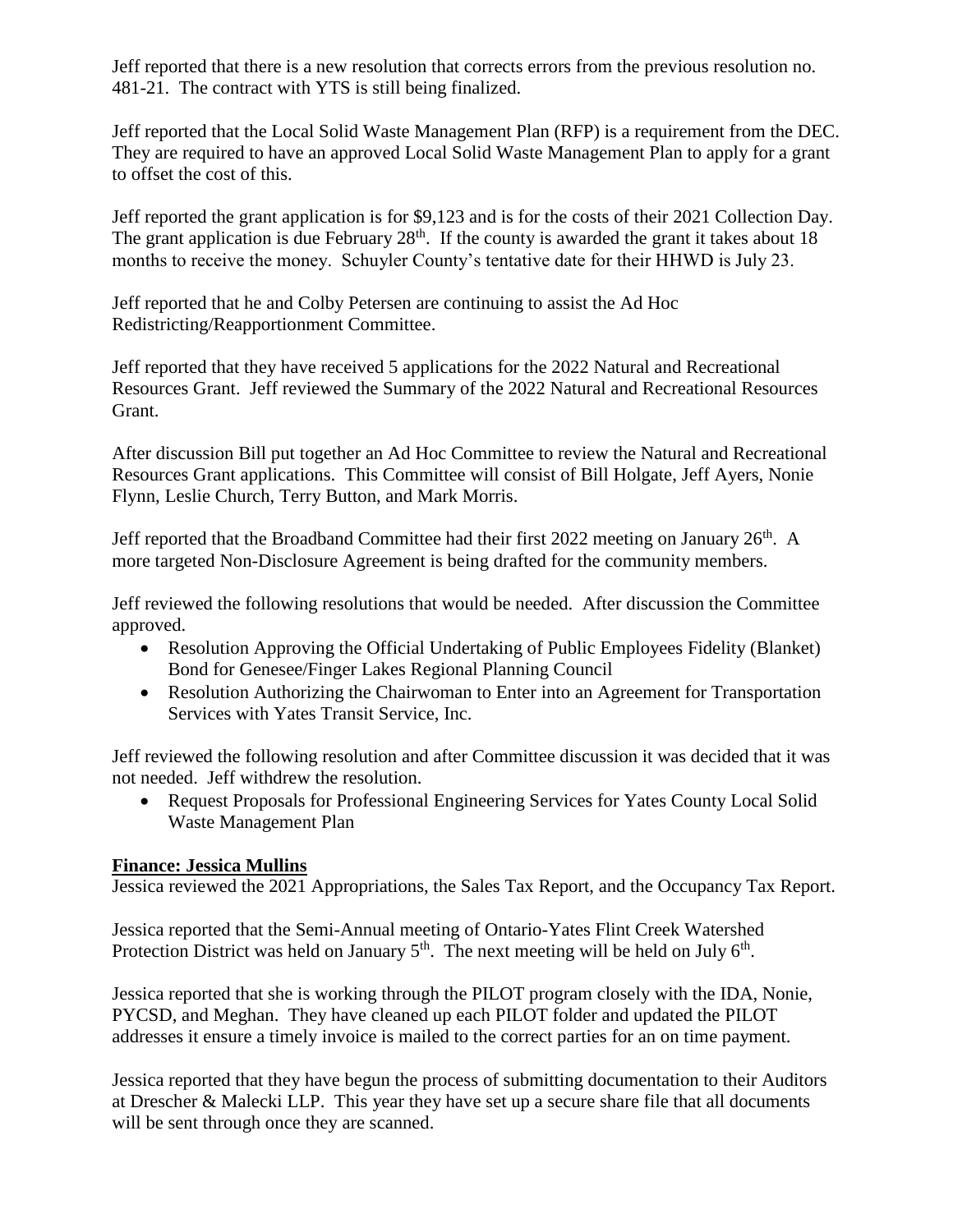Jessica reviewed the following resolutions that would be needed. After discussion the Committee approved.

- 2021 Budget Transfers (EOY)
- Appropriate Carryover of Mental Health Aid (Community Services)
- Appropriate Additional State Aid (Social Services)
- Appropriate Additional State Aid (Youth Bureau)
- Appropriate Additional Federal Aid (Social Services)
- Appropriate Additional ERAP State Aid (Social Services)
- Appropriate Carryover of ERAP State Aid (Social Services)
- Appropriate Carryover of SLETTPP FY19 Grant (Sheriff)
- Appropriate Carryover of SLETTPP FY20 Grant (Sheriff)
- Appropriate Carryover of SLETTPP FY21 Grant (Sheriff)
- Appropriate Carryover of GTSC Grant (Sheriff)
- Appropriate Carryover of GTSC Grant (Sheriff)
- Appropriate Carryover of GTSC Grant (Sheriff)
- Appropriate Carryover of COVID Grants (Public Health)
- Appropriate Carryover of NYSHF COVID Response Grant (Public Health)
- Reappoint Chairman to the Flint Creek Administrative Board
- Reappoint to the Flint Creek Administrative Board

## **Treasurer: Marsha Devine**

Marsha reported that as of February 2, 2022, there were 41 properties showing as delinquent:

- 2018-4 delinquent properties
- 2019-9 delinquent properties
- 2020-28 delinquent properties

Marsha reviewed the following previous years Electronic Payment Collection of January 21, 2022, \$435,000 has been collected.

| 2019 Online Tax Collection | \$100,000 |
|----------------------------|-----------|
| 2020 Online Tax Collection | \$130,000 |
| 2021 Online Tax Collection | \$193,000 |
| 2022 Online Tax Collection | \$453,000 |

Marsha reported that that their office is collecting online payments for seven out of the nine Yates County Townships. I.T. added direct links to the Town of Milo and Town of Jerusalem property tax payment portals.

Marsha reported on the various Education & Training opportunities.

Marsha reported that the Director of Finance would continue the PILOT and Franchise programs through their program year end. Each will be returned to the Treasurer for program oversite.

Marsha reviewed her Goals for 2022, the list of each individual delinquent properties, and Local Law 6-20.

## **County Administrator: Nonie Flynn**

Nonie reported that Seneca Nation and NYS have settled the gaming compact dispute. Last February, a federal appeals court affirmed the Seneca Nation owes the state and counties the